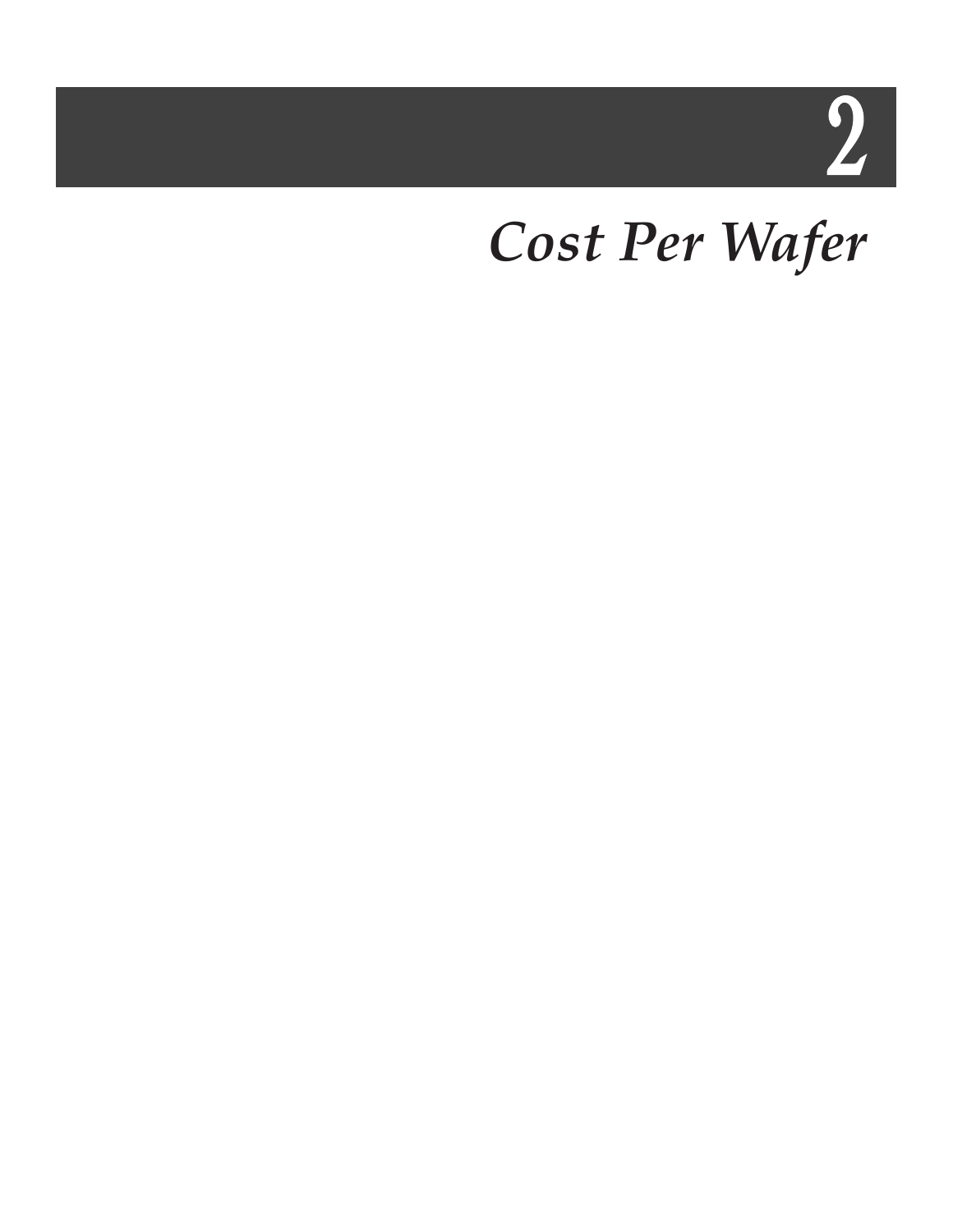# **2 Cost Per Wafer**

Cost per wafer is perhaps the most widely used cost metric in the semiconductor industry. Its value lies in the ability to combine large quantities of cost data and obtain one indicator of operating cost that can be used to compare different pieces of equipment, different processes, alternative materials, etc. Cost per wafer can also be used as a benchmarking metric (see Chapter 4, Fab Benchmarking). It can further be used to estimate a fair price for foundry-produced wafers.

Information from the Semiconductor Industry Association in the U.S. indicates that average cost per wafer has increased by 3X over the last 15 years (Figure 2-1). Although the cost of labor, materials and capital expenditures per wafer have increased, the real cost of manufacturing semiconductor chips continues to decrease because the number of transistors that can be placed on a wafer has grown faster than manufacturing costs, as shown in Figure 2-2.

As discussed in Chapter 1, this ever-increasing cost per wafer is offset by the ability to shrink feature size by 30 percent each device generation, thereby decreasing the manufacturing cost per transistor. The effective price of DRAMs, measured in cost per bit, falls by 30 percent per year. Rising manufacturing cost is further offset by manufacturers' ability to continually increase device yields, transition to larger wafers sizes and increase the productivity of fab

equipment and operations. By continually decreasing or controlling cost per wafer, IC manufacturers can increase profitability.

Cost per wafer at the fab level can be simply computed using the total cost of manufacturing divided by the total number of yielded wafers produced. Cost per wafer at the equipment level is typically computed "from the ground-up" using the cost of equipment depreciation, cost of direct labor, maintenance and materials, cost of energy and other facilities as well as building depreciation costs.

Cost per wafer first enjoyed widespread use several years following the introduction of cost-of-ownership modeling by SEMAT-ECH, the consortium of semiconductor manufacturers in the U.S. Cost per wafer is often used to compare the cost-of-ownership performance of competing pieces of equipment. It is also used by semiconductor manufacturers for benchmarking purposes, and to assess the cost of making process modifications and adopting new processes. Importantly, however, one of the most critical components in cost-of-ownership calculations is the yield of the given process step. Because yield influences cost so dramatically and because yield is very difficult to determine on a step-by-step basis, most COO calculations assume identical yields from one process tool to another. For more discussion on COO see Chapter 4, Fab Benchmarking.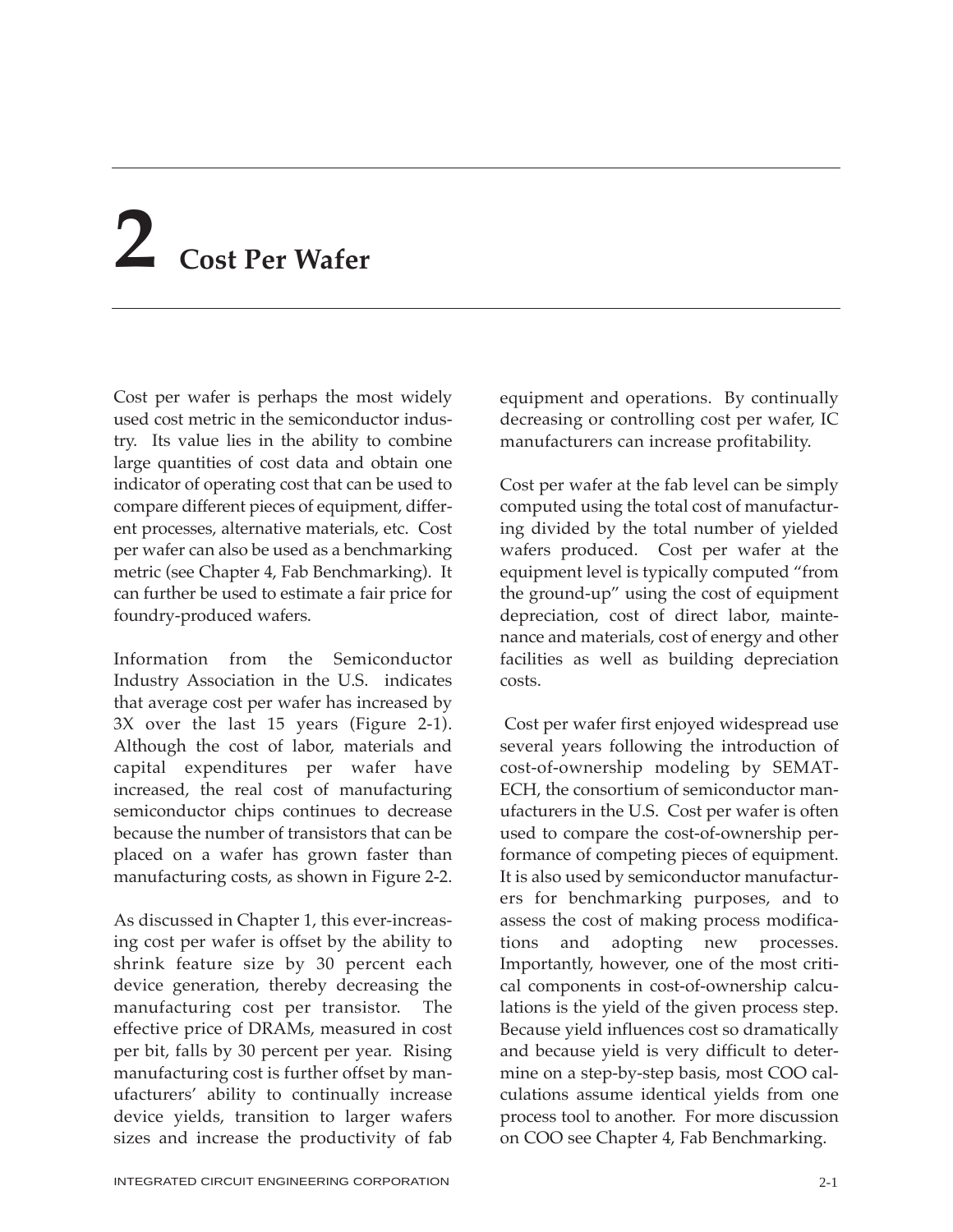

Source: SIA

*Figure 2-1. Total Cost Per Wafer Start (1980 Versus 1995\*)*



*Figure 2-2. How Decreasing Cost Per Bit Compensates for Increasing Manufacturing Cost*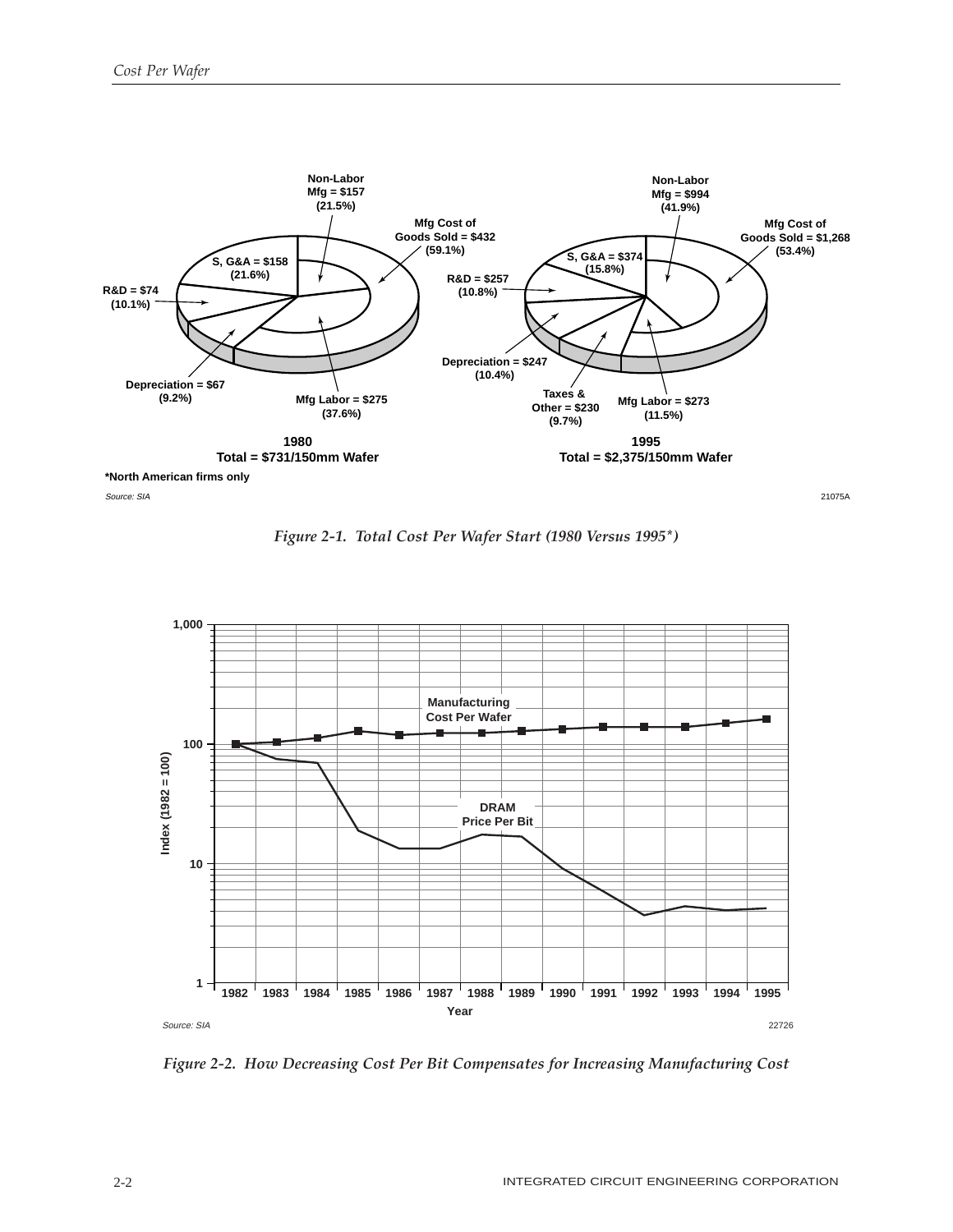#### **Operating Costs**

Fab operating costs can be divided into fixed costs and variable costs. Fixed costs include equipment depreciation, R&D, overhead, and general and administrative costs. The most important variable cost is the cost of sales (manufacturing cost of goods sold), which includes the cost of consumables, spare parts, materials (including cleanroom garments, etc.), labor, production control, and facilities (operating power for the plant, deionized water systems, etc.). The trend of increasing manufacturing cost of goods sold is shown in Figure 2-3. This cost of manufacturing wafers, without considering increasing depreciation costs, rises at an average rate of 5-6 percent per year.

Operating costs are often defined for wafer processing alone as assembly and final testing of devices are commonly performed at a different manufacturing sites, often in Southeast Asian countries where labor costs are low by North American, Japanese, and European standards. In rough terms, IC manufacturing costs can be divided into three categories consisting of:

- 10-15 percent due to labor cost,
- 35-40 percent due to materials costs (including starting wafer cost), and
- 40-50 percent for capital costs<sup>[1]</sup>



*Figure 2-3. Manufacturing Cost of Goods Sold (Less Depreciation) Per Wafer Start*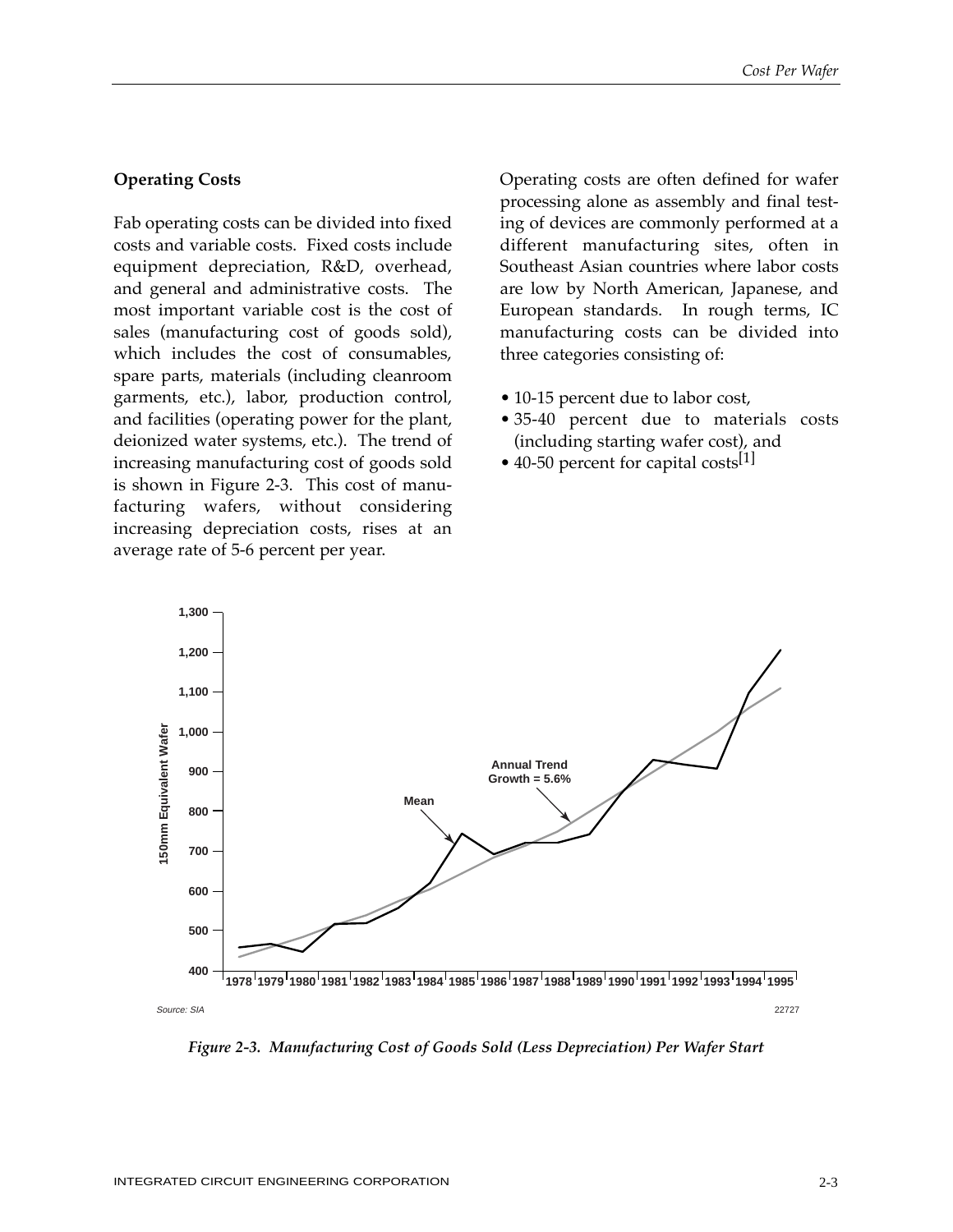Beyond these broad categories, operating costs are typically broken down into four main components:

- Manufacturing cost of devices sold (all costs directly allocated to production, less depreciation),
- Selling, general and administrative expenses,
- Research and development costs, and
- Depreciation expenses.

As shown in Figure 2-1, manufacturing cost of goods sold in 1995 accounted for over 53 percent of the total cost per wafer start for merchant IC producers in the U.S.<sup>[2]</sup> Cost per wafer for IC manufacturers has increased from 1980's level of around \$730 per 150mm equivalent wafer to 1995's level of nearly \$2,400 per 150mm wafer. In other words, the cost per wafer has risen by over a factor of three in a fifteen year period. In addition, the portion of manufacturing costs due to labor expenses has dropped dramatically. Interestingly, the dollar amount companies had to devote to labor was almost exactly the same in 1995 as it was in 1980.

These expenditures can also be viewed relative to annual semiconductor industry sales. In other words, the rates of increase in expenditures for manufacturing, R&D, depreciation, and S, G&A expenses can be compared to the rate of annual increases in overall semiconductor industry revenues. Shown in Figure 2-4 are year-to-year values for R&D, depreciation expenses, manufacturing costs, S, G&A costs, and semiconductor sales, normalized to 1978 values. Long term, depreciation and R&D costs have risen much more dramatically than manufacturing costs, semiconductor sales, and S, G&A expenditures. Between 1978 and 1995, depreciation outlays increased by a factor of 17; R&D costs increased by a factor of 14; manufacturing costs and S, G&A costs increased by almost a factor of 9 each; and sales by U.S.-based merchant semiconductor firms increased by a factor of 12. As can be gleaned from this illustration, during the industry's most difficult period in the mid-1980s, R&D and depreciation expenditures remained high while the sales index (annual semiconductor sales) dipped too low to support these expenditures.

In the most recent expansionary cycle between 1993 and 1996, the focus on increasing expenditures for equipment and new fabs has increased dramatically. However, as shown in Figure 2-5, depreciation expenses as a percent of sales appear to be stabilizing, despite a long-term average increase of 10-15 percent per year.

The following sections briefly discusses the cost components for manufacturing costs, depreciation, and R&D costs. Selling, general and administrative costs will not be covered as these expenditures vary a great deal from one company to the next, and vary little from year to year for a given company.

### **R&D and Depreciation Costs**

As mentioned previously, due to the extremely high pace of technological innovation in this industry, necessary investment for R&D, new fabs, and equipment can be as high as 25-30 percent of sales. In fact, the percentage of sales that must be reinvested for R&D in the semiconductor industry surpasses that needed in nearly every other high technology industry (Figure 2-6). Interestingly enough, the key industries that semiconductors feed—computers, consumer electronics, communications, and automotive—each requires lower investment to develop than the chips that run them.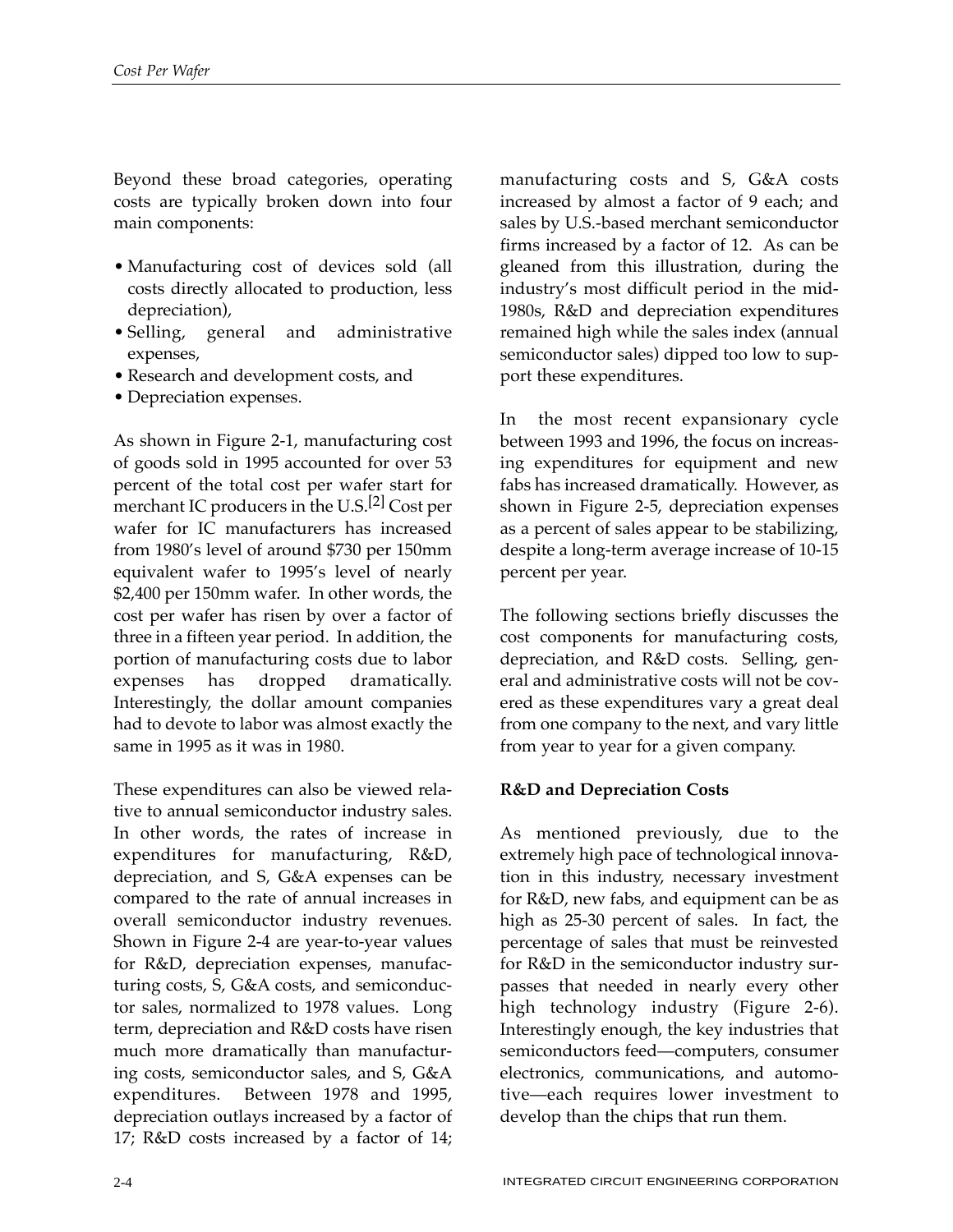

*Figure 2-4. Annual Expenditures for Major Cost Components*



*Figure 2-5. Depreciation Expenses Rise More Rapidly Than IC Revenues*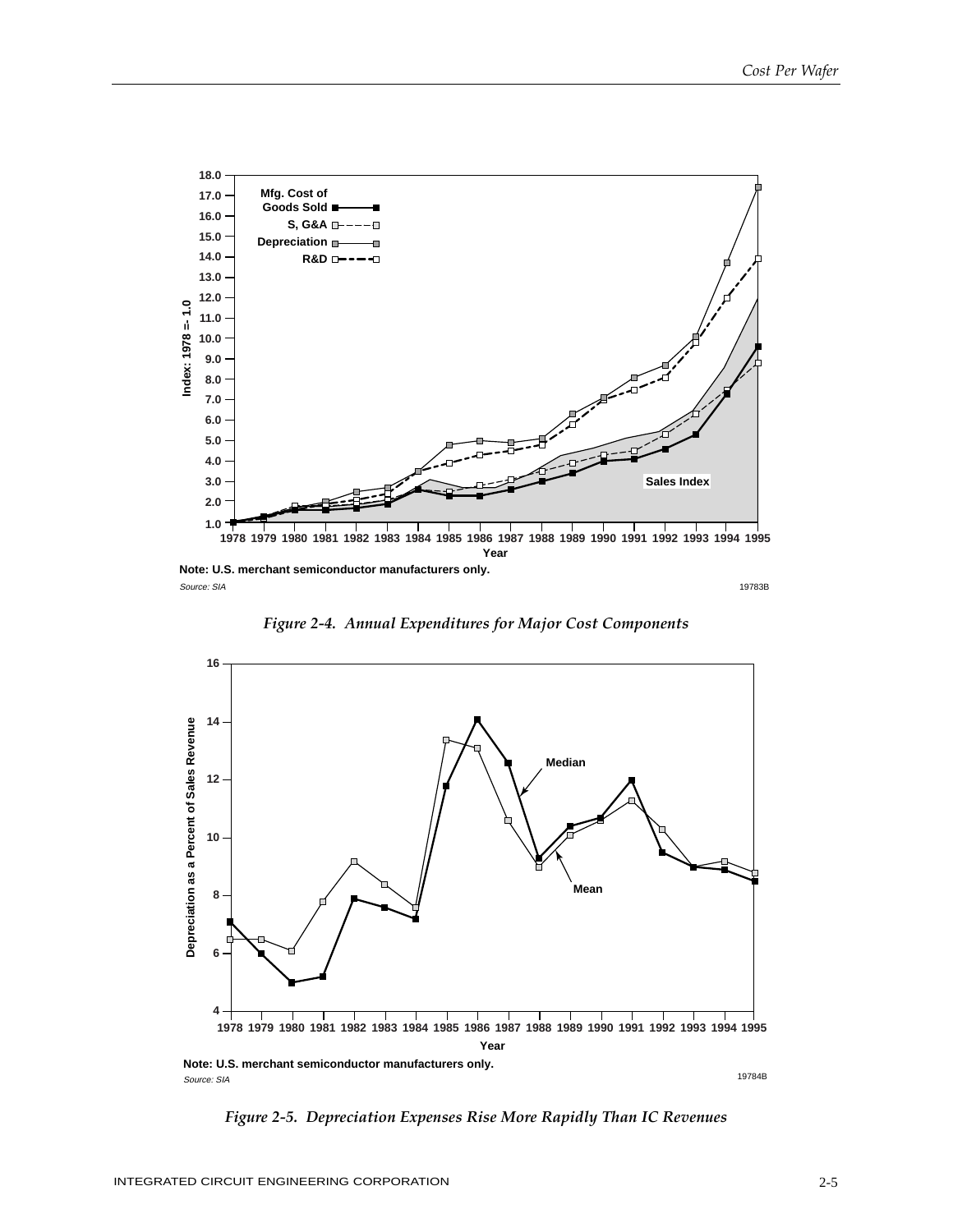

*Figure 2-6. R&D For Semiconductors Exceed Most Other High Technology Industries*

In addition, as technology development becomes more expensive, it becomes more difficult to get a timely return on investment. Generally, IC manufacturers invest 10-15 percent of sales each year in R&D. Figure 2- 7 shows R&D expenditures both in billions of dollars and as a percentage of sales revenues for merchant IC manufacturers in the US. While this percentage appears to have declined over the 1992-1995 period, R&D outlays rose dramatically at an average annual rate of 18 percent over the period.

The most important components in development costs are equipment costs and labor, as illustrated in Figure 2-8. One of the most important strategies used by semiconductor companies to control these costs is the formation of strategic partnerships for both technology development and in some cases, fab ownership.

Also shown back in Chapter 1, the top 10 companies accounted for 55 percent of all capital spending in the semiconductor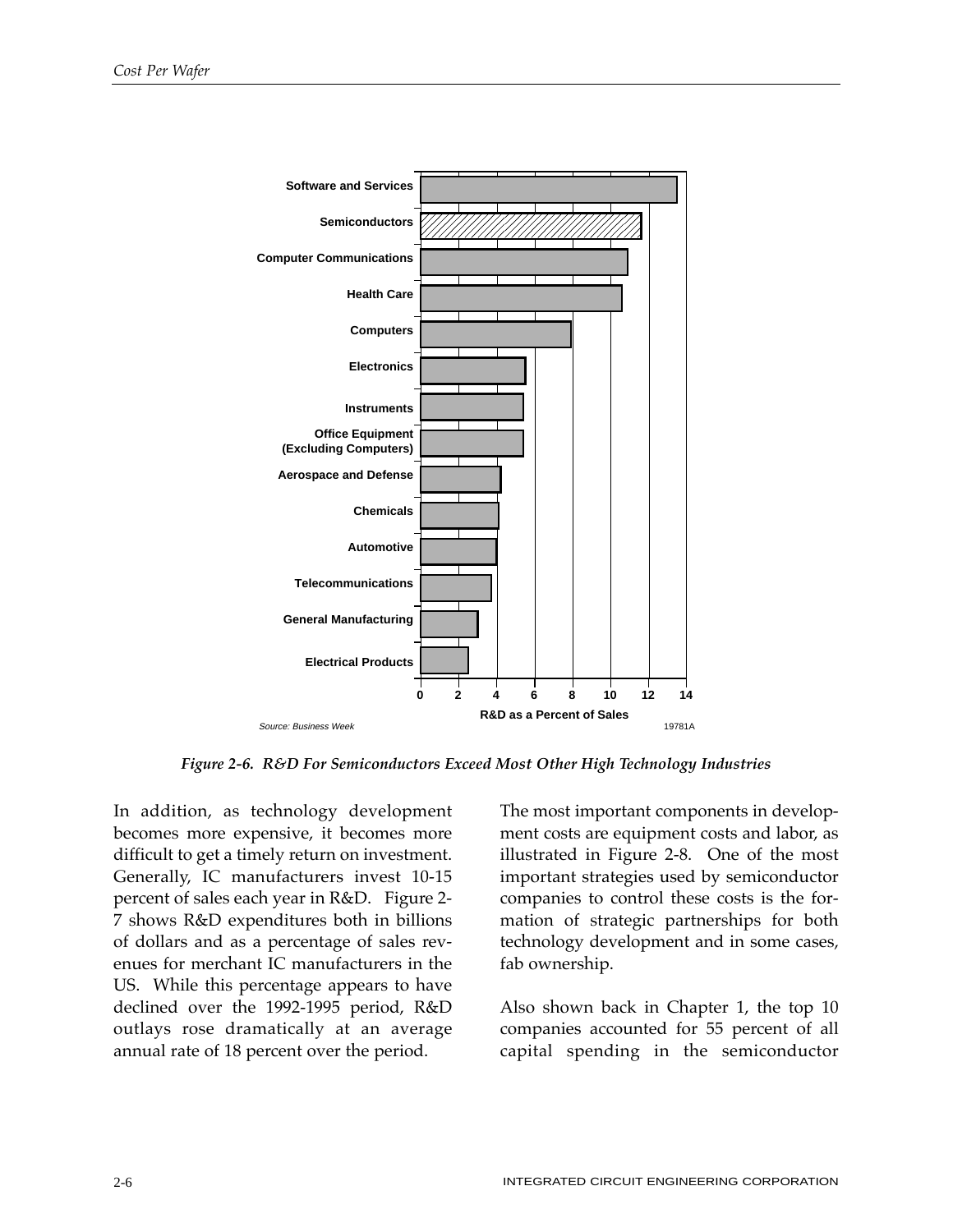industry in 1996, and 83 percent of all spending is performed by 25 companies. Worldwide, SEMI and SEAJ estimate that 63.5 percent of capital spending goes toward wafer processing equipment, 21 percent toward testing equipment, nearly 10 percent to assembly equipment and nearly 6 percent

to facility related equipment (i.e., computers, automation, etc.). These numbers equate to 1996 market sizes of \$26.6 billion for wafer processing equipment, \$8.8 billion for testing equipment, \$4 billion for assembly equipment and \$2.5 billion for facility equipment.



*Figure 2-7. Semiconductor R&D Expenditures*



*Figure 2-8. Breakdown of Semiconductor Technology Development Costs*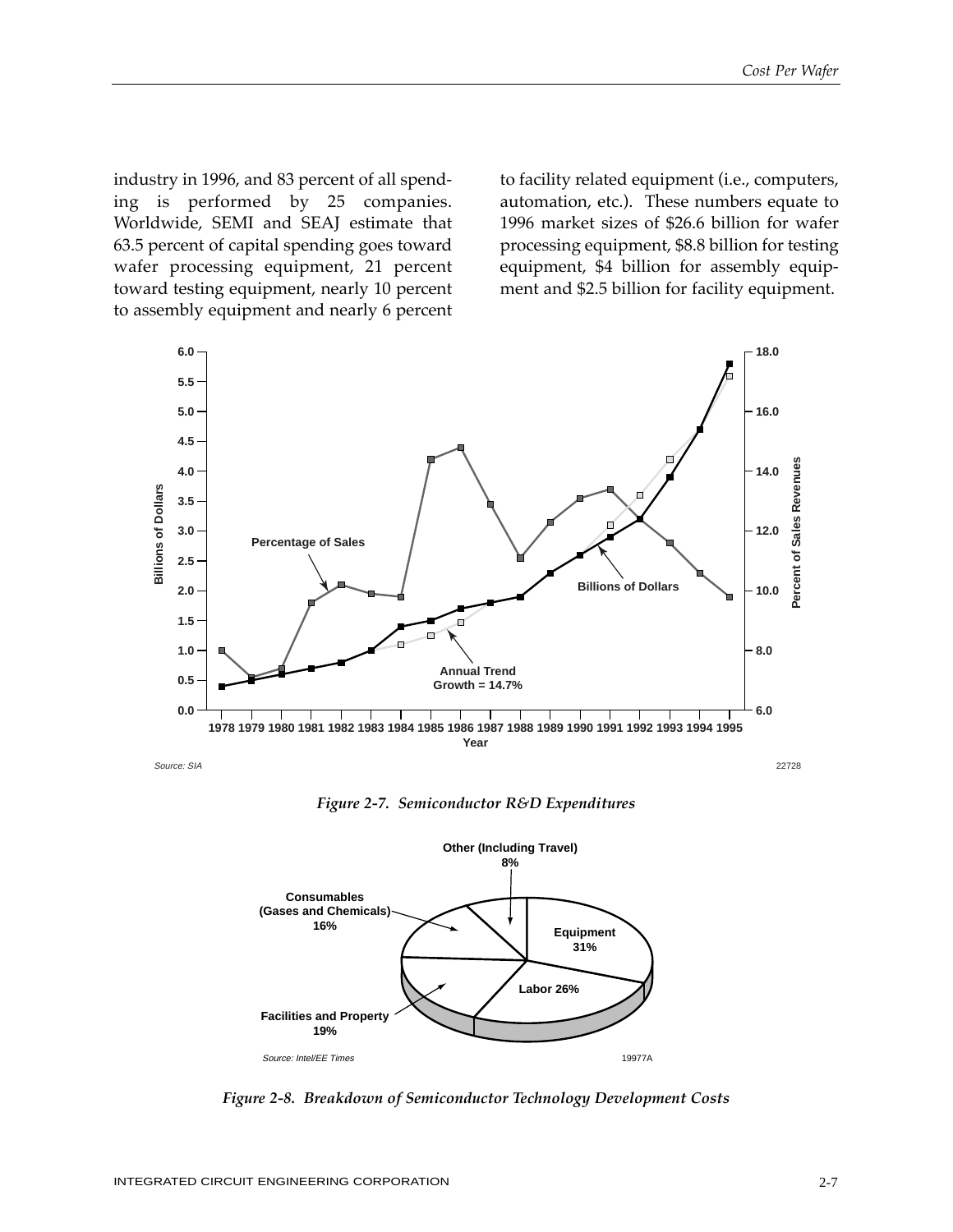Depreciation schedules vary from one country to another. Semiconductor firms in the U.S. have attempted to change 5-year depreciation schedules on semiconductor processing equipment to 3 years to better reflect the rapid rate of technological obsolescence in fabs today. Despite bipartisan support in the U.S. House of Representatives and Senate, the bill to change these depreciation schedules did not pass. However, some progress was made in 1997 as a bill was passed to raise R&D tax credit for basic research from 8 percent to 11 percent. The bill also allows a 6 percent manufacturers investment credit for cleanrooms built by IC manufacturers and semiconductor equipment companies. Figure 2-9 shows depreciation schedules for a fab facility in the U.S.

Within the fab area, the photolithography cell is the most expensive (Figure 2-10), as leading-edge steppers and step-and-scan machines for 0.25um processing are priced between \$5-\$7 million each. In addition, the investment for advanced reticles is rising rapidly (Figure 2-11). Beyond lithography costs, the next most expensive is diffusion processes, followed by etching, thin film deposition, and ion implantation. Trends indicate a long-term increase in number of CVD, sputtering, and etching tools in the fab, principally driven by an increasing number of metal layers in advanced logic devices (currently at 5-6 levels for 64-bit MPUs), and the introduction of chemical mechanical polishing tools for global planarization. Many sources estimate that back-end wafer processing (all processing of films above the substrate level) accounts for more than 50 percent of overall cost per wafer.

| Year in<br><b>Service</b> | Land | Fab<br><b>Building</b> | Cleanroom<br><b>Equipment</b> | Wafer<br>Processing<br><b>Equipment</b> | <b>Office</b><br>and Utility |
|---------------------------|------|------------------------|-------------------------------|-----------------------------------------|------------------------------|
| 1                         | 100% | 98%                    | 89%                           | 67%                                     | 98%                          |
| $\overline{2}$            | 104% | 97%                    | 79%                           | 46%                                     | 94%                          |
| 3                         | 108% | 97%                    | 70%                           | 29%                                     | 90%                          |
| 4                         | 112% | 97%                    | 62%                           | 16%                                     | 86%                          |
| 5                         | 117% | 97%                    | 55%                           | 10%                                     | 82%                          |
| 6                         | 122% | 96%                    | 49%                           | 10%                                     | 79%                          |
| $\overline{7}$            | 127% | 95%                    | 44%                           | 10%                                     | 76%                          |
| 8                         | 132% | 94%                    | 39%                           | 10%                                     | 74%                          |
| 9                         | 137% | 93%                    | 35%                           | 10%                                     | 72%                          |
| 10                        | 142% | 91%                    | 31%                           | 10%                                     | 69%                          |
| 11                        | 148% | 90%                    | 28%                           | 10%                                     | 67%                          |
| 12                        | 154% | 89%                    | 25%                           | 10%                                     | 65%                          |
| 13                        | 160% | 87%                    | 22%                           | 10%                                     | 64%                          |
| 14                        | 167% | 85%                    | 20%                           | 10%                                     | 62%                          |
| 15                        | 173% | 83%                    | 20%                           | 10%                                     | 61%                          |
| 16                        | 180% | 81%                    | 20%                           | 10%                                     | 60%                          |

Source: Oregon Department of Revenue 1994-1995 Electronics Trend and Depreciation Schedules

*Figure 2-9. Depreciation Schedules Projected Appraised Value of Investment as Percentage of Original Cost*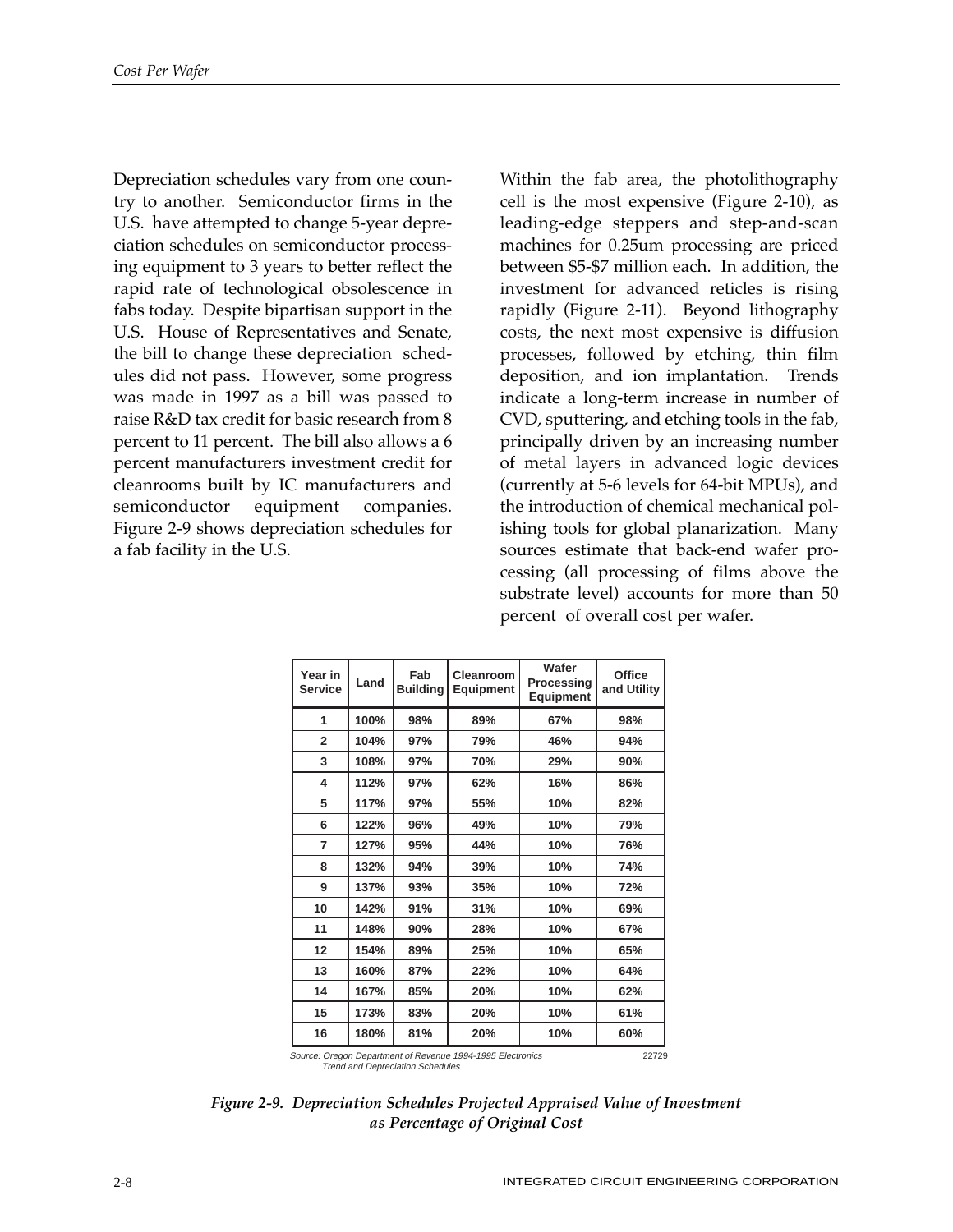

*Figure 2-10. Relative Costs of Semiconductor Manufacturing Areas*



*Figure 2-11. Growing Investment in Reticles and Masks*

Long-term increases in depreciation and R&D expenditures continually challenge the cost-effectiveness of IC manufacturing. One metric used to examine overall cost effectiveness is asset turnover rate. Figure 2-12 shows that in the years preceding 1980, every dollar of net fixed assets generated greater than \$3.00 in sales revenue. By 1987, asset turnover rate had fallen by 50 percent. However, recent trends indicate that asset

turnover rates are stabilizing. However, further deterioration in the rate may affect the financial future of the industry. Once again, by making facilities and operations more cost effective, margins can be preserved and the rate of technological advancement can continue at its rapid pace. Astoundingly, the average employee of a merchant IC manufacturer in the U.S. is supported by \$120,000 in net fixed assets (Figure 2-13).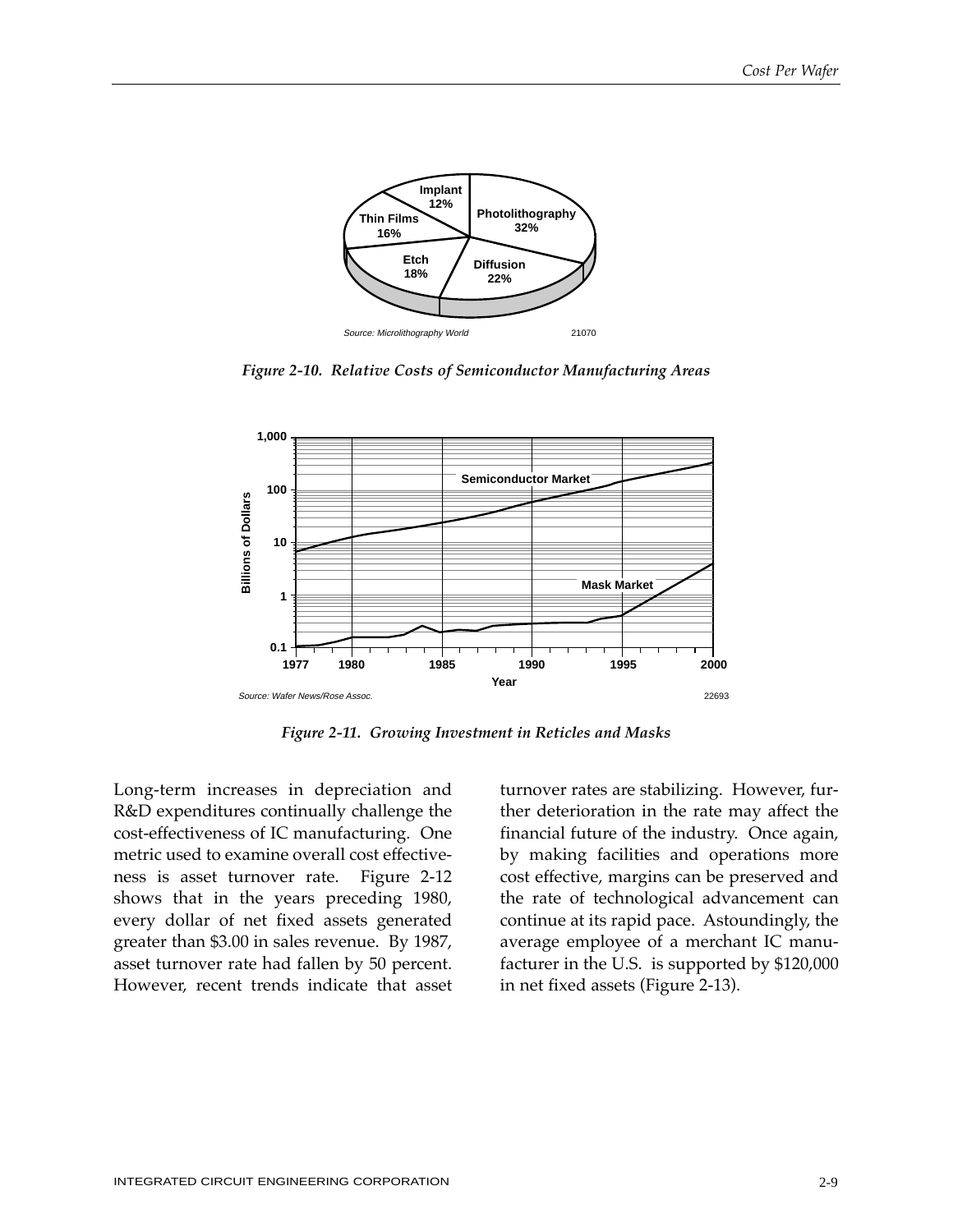

*Figure 2-12. Net Fixed Assets Rise Faster Than Industry Revenues*



*Figure 2-13. Net Fixed Assets Per Employee*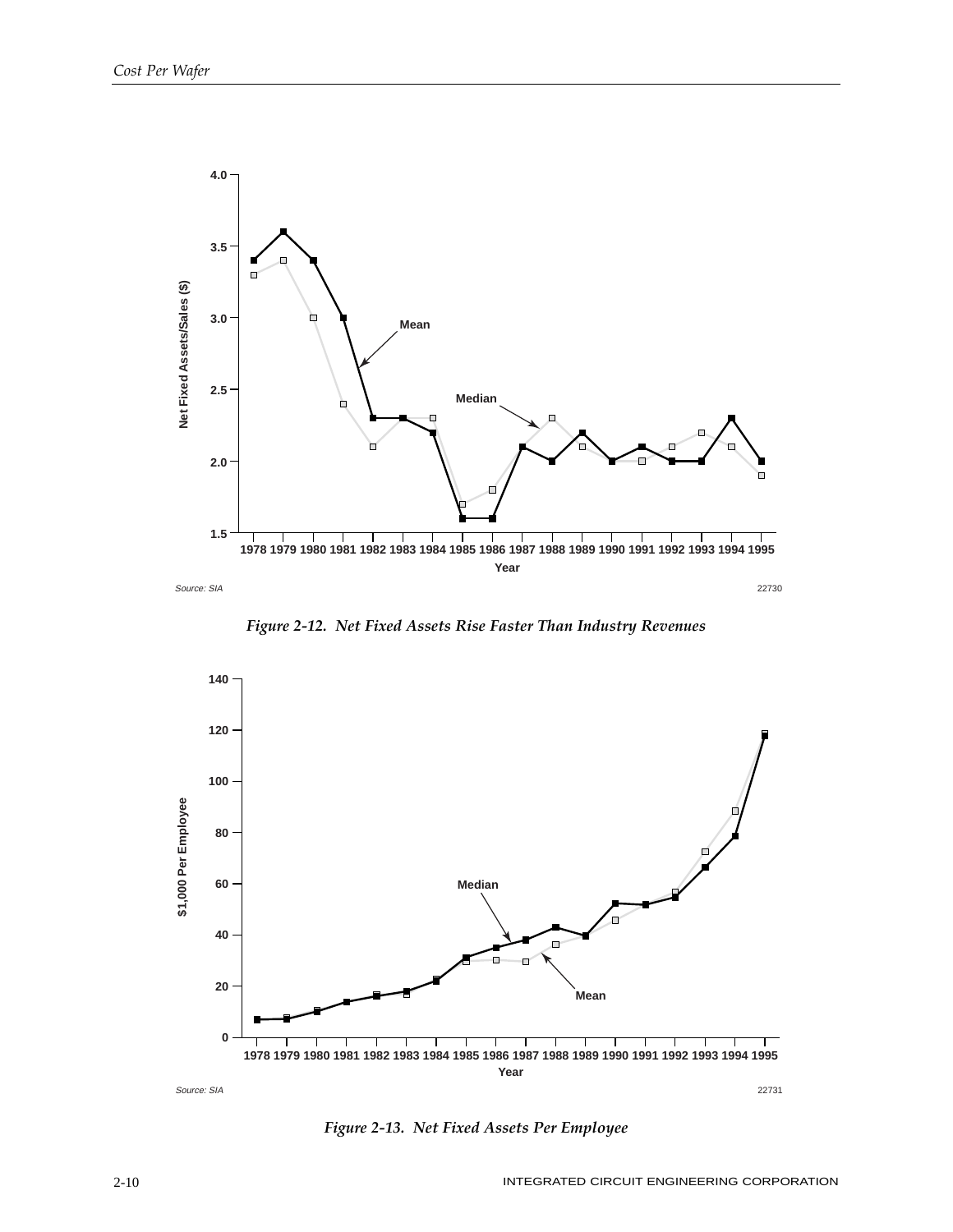#### **The Cost of Labor**

As semiconductor fabs become more automated and reliable, labor costs typically represent a smaller portion of total wafer processing costs. As shown back in Figure 2- 1, total labor costs typically constitute 11.5 percent of overall cost per wafer for U.S. firms. Figure 2-14 shows how the total labor rate (including wages, salaries, payroll taxes, etc.) as a percent of sales for U.S. firms has dropped dramatically over the last several years and the divergence between the mean and median lines indicates that larger firms spend much less on labor than smaller IC manufacturers, which is expected. Figure 2- 15 gives a sampling of salaries and wages earned by different individuals working in or around the fab.

By 1996, labor rate differences between the U.S. and Japan had diminished due to changing standards in Japan and the changing value of the yen (Figure 2-16). The semiconductor industry has become a truly global industry with fabs now emerging in all regions of the world. Regions that have recently attracted fabs include China, Malaysia, Thailand, India, and Eastern Europe. These countries offer the labor cost advantages that Japan once enjoyed over the U.S. It comes as no surprise that these regions, home to many assembly houses, are now being used for wafer processing. Such developing regions offer enormous growth potential, as evidenced in the growth of exports in developing regions relative to export growth in developed regions (Figure 2-17).



**<sup>\*</sup>Includes wages, salaries, retirement expenses, incentive compensation, payroll taxes \*\*North American firms only**

Source: SIA 21072

*Figure 2-14. Total Labor Expenses\* as a Percent of Sales Revenues\*\**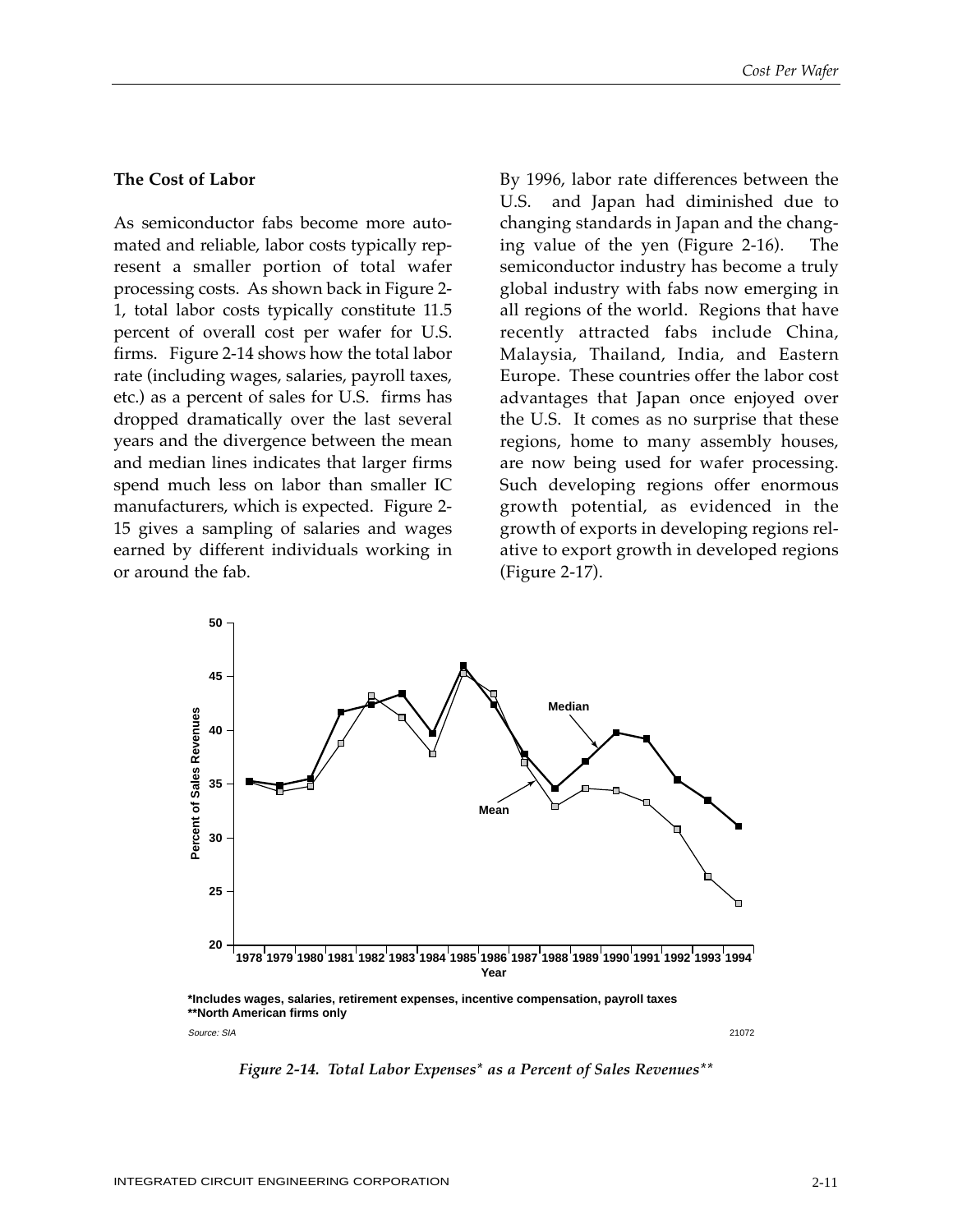|                                                                       | Minimum<br>50th<br><b>Percentile</b> | Maximum<br>Average |  |  |  |
|-----------------------------------------------------------------------|--------------------------------------|--------------------|--|--|--|
| Semiconductor (Dollars/Hour)                                          |                                      |                    |  |  |  |
| <b>Operator Wafer Fab I</b>                                           | 6.30                                 | 9.98               |  |  |  |
|                                                                       | 7.24                                 | 10.55              |  |  |  |
| <b>Operator Wafer Fab II</b>                                          | 8.24                                 | 12.69              |  |  |  |
| <b>Operator Wafer Fab III</b>                                         |                                      |                    |  |  |  |
| <b>Semiconductor Specialist</b>                                       | 9.49                                 | 14.78              |  |  |  |
| Semiconductor Line Mech.                                              | 13.72                                | 19.72              |  |  |  |
| Semiconductor (Thousands of Dollars/Year)                             |                                      |                    |  |  |  |
| <b>Process Engineer I</b>                                             | 30.8                                 | 47.5               |  |  |  |
| <b>Process Engineer II</b>                                            | 35.8                                 | 56.1               |  |  |  |
| <b>Process Engineer III</b>                                           | 44.3                                 | 68.7               |  |  |  |
| <b>Process Technician</b>                                             | 20.3                                 | 31.4               |  |  |  |
| <b>Sr. Process Technician</b>                                         | 25.5                                 | 38.7               |  |  |  |
| <b>QA Technician I</b>                                                | 18.2                                 | 27.1               |  |  |  |
| <b>QA Technician II</b>                                               | 20.6                                 | 30.9               |  |  |  |
| <b>QA Technician III</b>                                              | 24.3                                 | 36.7               |  |  |  |
| <b>QA Engineer</b>                                                    | 33.8                                 | 51.0               |  |  |  |
| Elec. Management (Thousands of Dollars/Year)                          |                                      |                    |  |  |  |
| <b>Process Development Manager</b>                                    | 53.6                                 | 81.6               |  |  |  |
| QA Manager                                                            | 47.4                                 | 74.4               |  |  |  |
| <b>MIS Manager</b>                                                    | 49.6                                 | 78.4               |  |  |  |
| R & D Manager                                                         | 60.1                                 | 94.8               |  |  |  |
| <b>HR Manager</b>                                                     | 43.6                                 | 68.2               |  |  |  |
| <b>Compensation Manager</b>                                           | 47.4                                 | 71.6               |  |  |  |
| <b>Emp. Relations Manager</b>                                         | 50.4                                 | 80.8               |  |  |  |
| <b>Gen. Accounting Manager</b>                                        | 43.4                                 | 68.2               |  |  |  |
| <b>Facilities Manager</b>                                             | 43.2                                 | 68.6               |  |  |  |
| <b>Office Manager</b>                                                 | 31.0                                 | 47.4               |  |  |  |
| <b>Production Manager</b>                                             | 41.1                                 | 64.7               |  |  |  |
| Other Technical (Thousands of Dollars/Year)                           |                                      |                    |  |  |  |
| <b>Test Engineer</b>                                                  | 34.5                                 | 52.8               |  |  |  |
| <b>CAD Operator I</b>                                                 | 20.5                                 | 30.5               |  |  |  |
| <b>Clerical (Thousands of Dollars/Year)</b>                           |                                      |                    |  |  |  |
| <b>Accounting Clerk I</b>                                             | 15.7                                 | 23.4               |  |  |  |
| <b>Receptionist</b>                                                   | 16.6                                 | 23.9               |  |  |  |
| <b>Secretary</b>                                                      | 21.5                                 | 31.6               |  |  |  |
| <b>Executive Secretary</b>                                            | 24.9                                 | 36.9               |  |  |  |
| <b>Administrative Assistant</b>                                       | 24.8                                 | 37.3               |  |  |  |
| <b>Data Entry Operator</b>                                            | 17.0                                 | 24.3               |  |  |  |
| Definitions - Minimum 50th Percentile: The minimum salary range which |                                      |                    |  |  |  |

**is higher than 50% of all minimum ranges. Maximum Average: The average of the maximum**

**salary ranges reported.**

Source: American Electronics Assoc.

21076

*Figure 2-15. Typical Industry Salary Ranges in U.S., West Coast*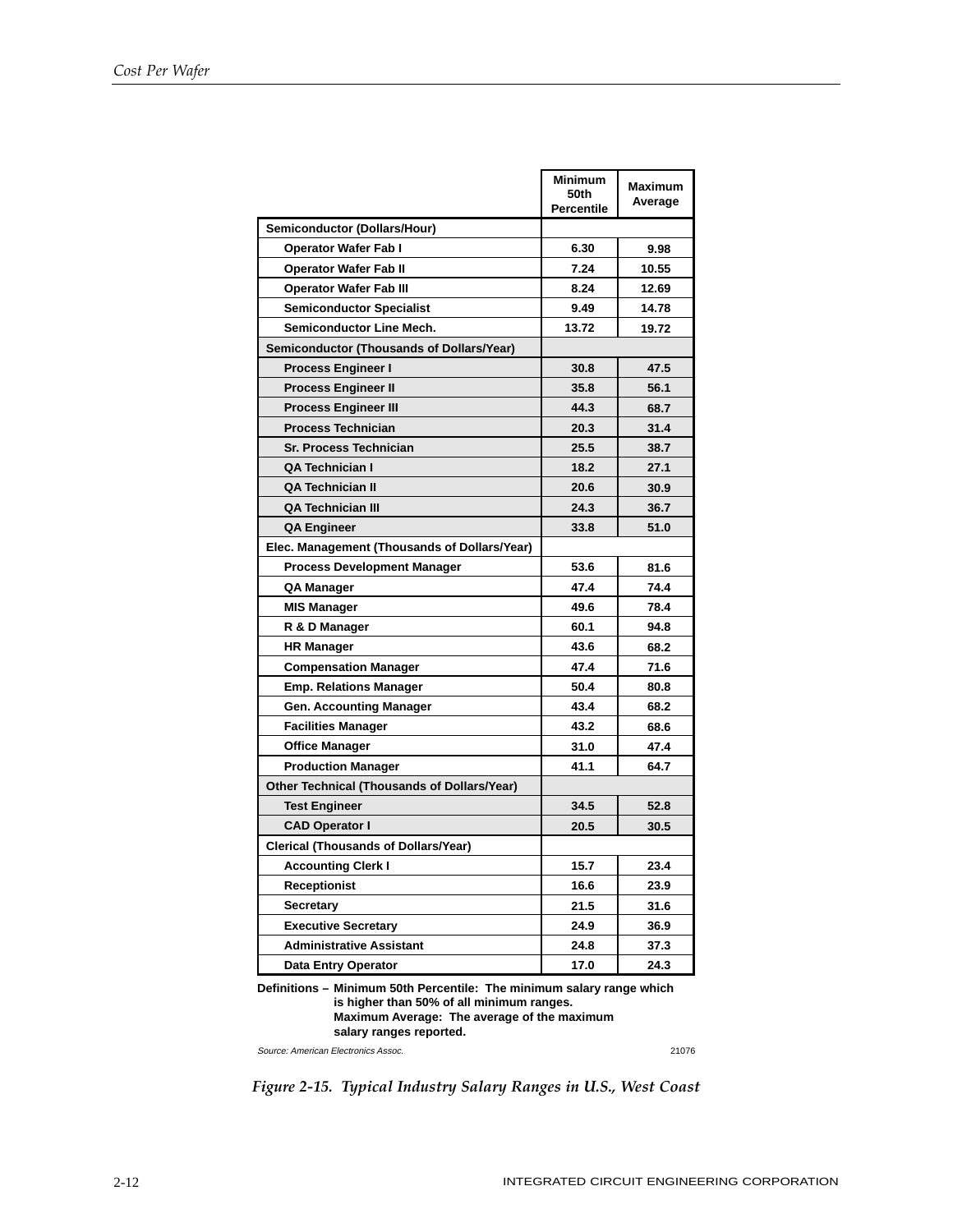| <b>COST</b><br><b>FACTOR</b>                                  | 1996<br><b>U.S. WAFER FAB</b> | <b>JAPANESE WAFER FAB DIRECT</b><br><b>LABOR RATE</b> |         |  |
|---------------------------------------------------------------|-------------------------------|-------------------------------------------------------|---------|--|
|                                                               | <b>DIRECT LABOR RATE</b>      | 1985 - 1986*                                          | 1996**  |  |
| <b>HOURLY RATE</b>                                            | \$11.80                       | \$5.50                                                | \$11.21 |  |
| <b>FRINGE RATE</b>                                            | 35%                           | 40%                                                   | 40%     |  |
| <b>TOTAL</b>                                                  | \$15.93                       | \$7.70                                                | \$15.69 |  |
| <b>LABOR COST PER</b><br><b>WAFER TO PROBE</b><br>(1.5 HOURS) | \$23.90                       | \$11.55                                               | \$23.54 |  |
| $*$ one $v$ and an                                            |                               |                                                       |         |  |

**\* 205 ¥ = \$1.00**

**\*\*108¥ = \$1.00** Source: ICE 12030J

*Figure 2-16. U.S. and Japanese 1995 IC Facility Direct Labor Costs*



*Figure 2-17. Real Growth of Exports in the World, 1995-1996*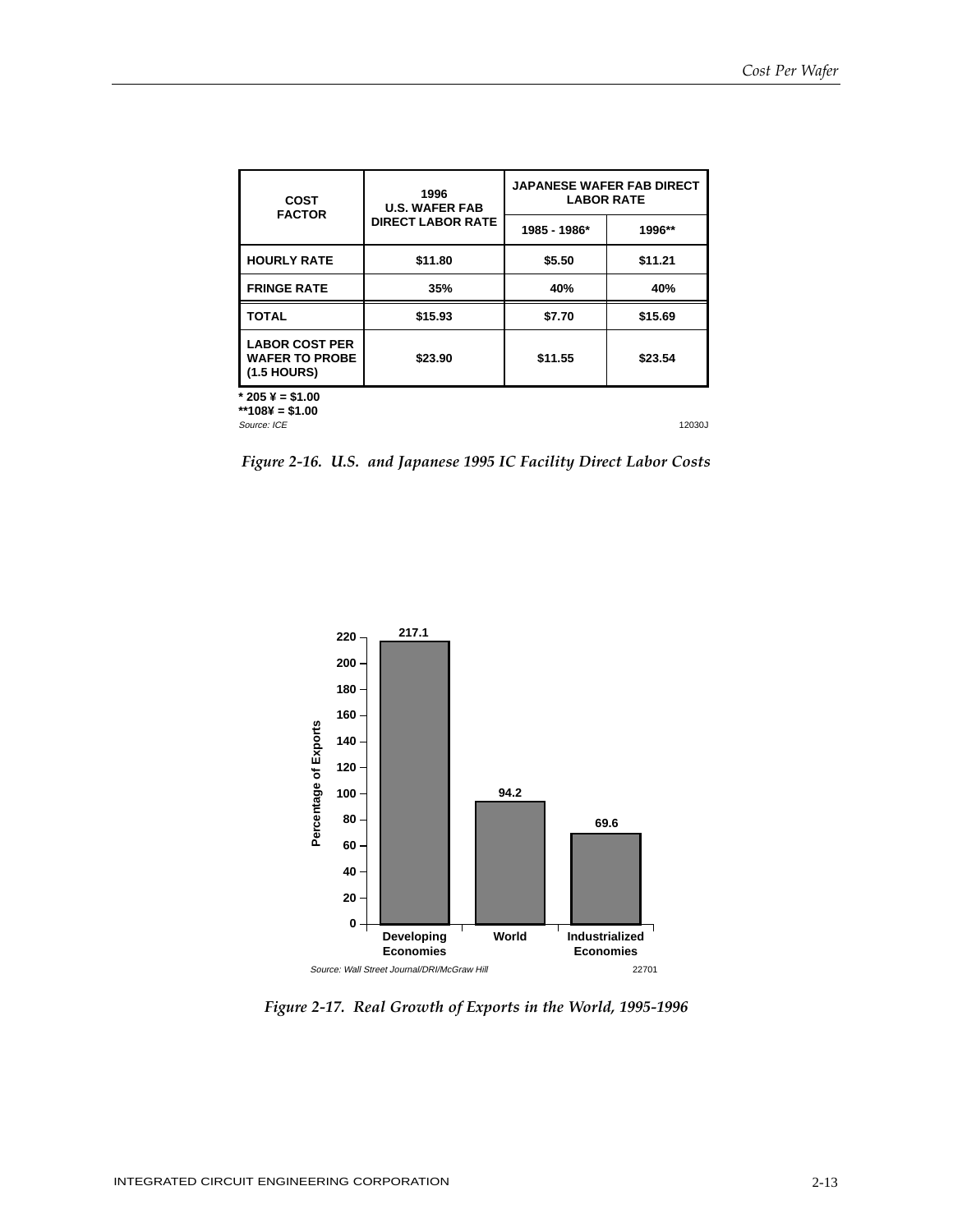Worldwide, the semiconductor industry employs roughly between 750,000 and a million people (Figure 2-18). Of these, approximately 260,000 are employed by North American merchant semiconductor manufacturers. Figure 2-19 shows the cyclical patterns in North American on-shore and off-shore employment levels in response to changing market condition. As shown, employment levels have increased significantly between 1992 and 1995, despite continual advances in labor productivity. In 1995, approximately 70 percent of the North American wages were disbursed to employees in North America, and the off-shore employee earns approximately one-third the salary of the employee based in North America, reflecting the semi-skilled labor at off-shore assembly operations as opposed to the base of highly-skilled and professional workers at North American facilities. This pay differential is narrowing slowly (Figure 2-20) as off-shore wages steadily increase.



*Figure 2-18. Worldwide Semiconductor Employment*

#### **Device Cost Modeling**

Several years ago ICE developed a simplified cost model to examine manufacturing costs. The model estimate a company's gross margin and revenues for a given device based on the ASP for the devices at the time, and a calculation of device factory cost based on design rules, type of device, equipment cost, wafer size used, defect density estimates, etc. Among these assumptions, defect density is the most critical. Through fab benchmarking studies and cost modeling, ICE developed the wafer cost estimates shown in Figure 2-21.

Figures 2-22 and 2-23 show cost model results for a Pentium microprocessor and 16M and 64M DRAM devices in first quarter 1997. As shown, the advanced-generation Pentium device yields a significant gross margin as little competition exists in this marketplace. As the advanced-generation Pentiums mature and are replaced by the Pentium Pro device, Intel will continue to lower the price of this processor more dramatically and improve yields more quickly to preserve margins.

The margins on DRAM devices, however, have dramatically declined in the past year, forcing important changes in the 16M DRAM market and the adoption of 64M technology. At least some DRAM manufacturers are accelerating their transition to 64M production due to the slim profit margins of 16M devices, as illustrated in Figure 2-23. At the same time, manufacturers are rapidly shrinking the die size of 16M devices from typical levels of 80mm2 to as small as 60mm2 to preserve yields and margins.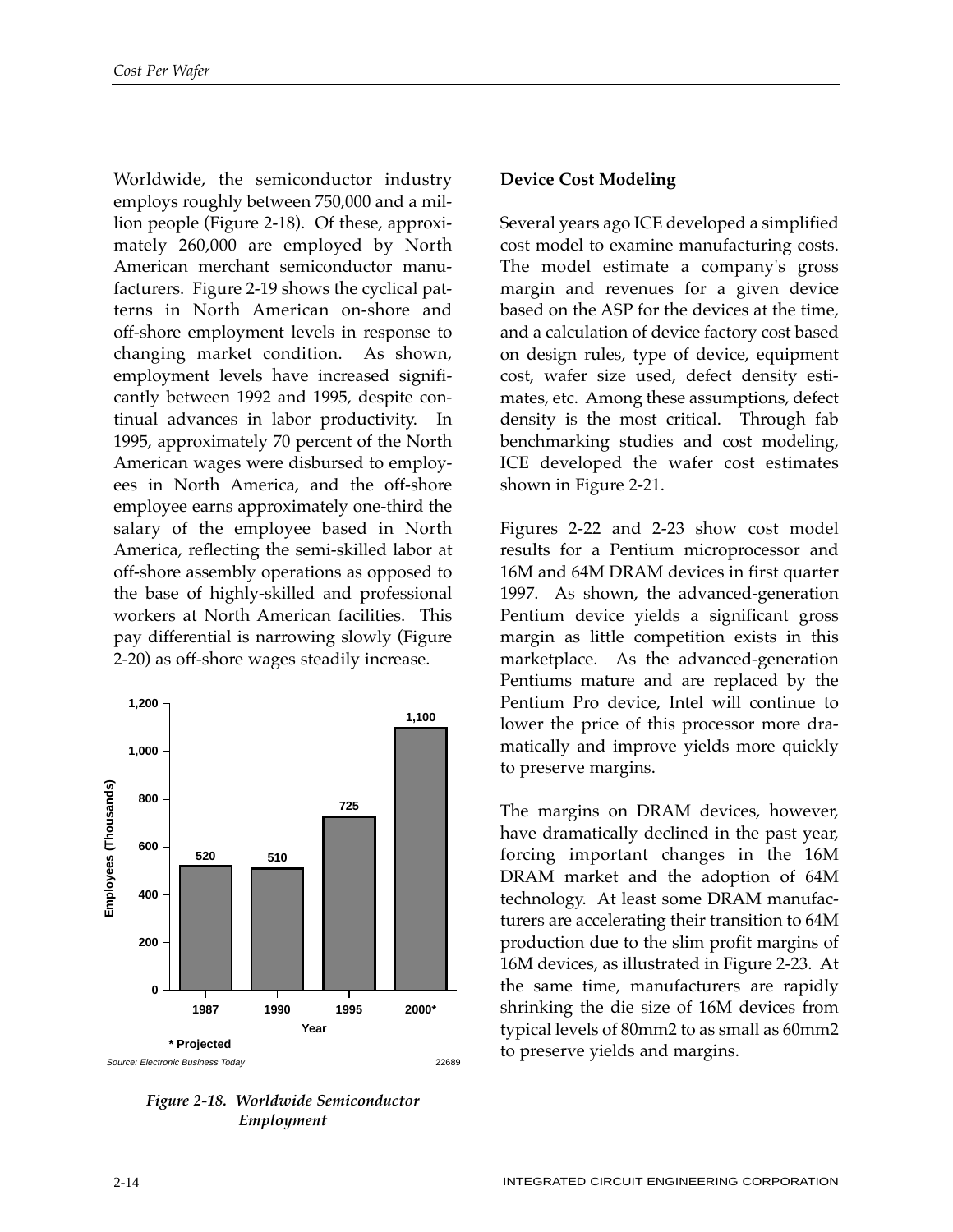

*Figure 2-19. North America and Offshore Employment Levels*



*Figure 2-20. Labor Expenses Per Employee*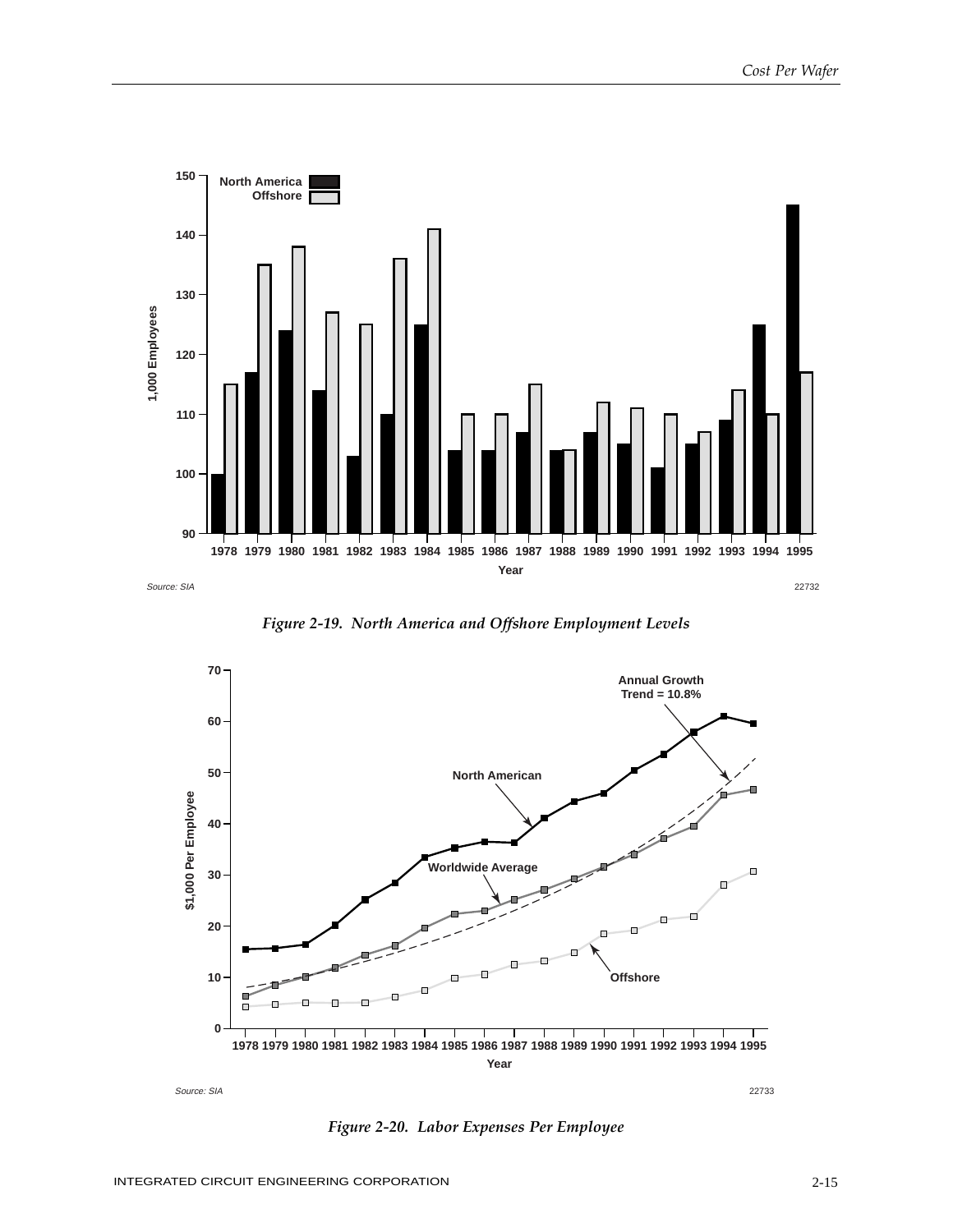| <b>Feature</b><br>Size $(\mu m)$ | Wafer<br>Size (mm) | <b>Process Technology</b>         |                                               |                                       |                              |                                      |                                        |
|----------------------------------|--------------------|-----------------------------------|-----------------------------------------------|---------------------------------------|------------------------------|--------------------------------------|----------------------------------------|
|                                  |                    | <b>CMOS</b><br><b>14-16 Masks</b> | Advanced<br><b>CMOS</b><br><b>18-20 Masks</b> | Advanced<br><b>BICMOS</b><br>22 Masks | <b>Bipolar</b><br>8-10 Masks | <b>Bipolar</b><br><b>14-16 Masks</b> | Advanced<br><b>Bipolar</b><br>22 Masks |
| 1.5                              | 125                | 170                               |                                               | 360                                   | 210                          | 245                                  | 360                                    |
| 1.0                              | 125/150            | $-1310$                           |                                               | $-1575$                               |                              | $270/-$                              | $-I575$                                |
| 0.8                              | 150/200            | $390/-$                           | 600/990                                       | $660/-$                               |                              |                                      | $660/-$                                |
| 0.5                              | 150/200            | $525/-$                           | 700/1,140                                     | 900/1,400                             |                              |                                      | $900/-$                                |
| 0.35                             | 200                |                                   | 1,415                                         | 1,800                                 |                              |                                      |                                        |
| Source: ICE                      |                    |                                   |                                               |                                       |                              |                                      | 20279A                                 |

*Figure 2-21. Whole Wafer Cost Before Probe (\$)*

|                             | BICMOS MPU $(0.35\mu)$                |
|-----------------------------|---------------------------------------|
| <b>Tested Wafer Cost</b>    | \$1,890 (200mm epi wafer)             |
| Die Size                    | 135,000 sq mils (90mm <sup>2</sup> )  |
| <b>Total Dice Available</b> | 292                                   |
| <b>Probe Yield</b>          | 37% (at 1.2 defects/cm <sup>2</sup> ) |
| <b>Number Of Good Dice</b>  | 108                                   |
| <b>Package Cost</b>         | \$25.75 (296-pin CPGA)                |
| <b>Assembly Yield</b>       | 99%                                   |
| <b>Final Test Cost</b>      | \$35.00                               |
| <b>Final Test Yield</b>     | 70%                                   |
| <b>Factory Cost</b>         | \$112.41                              |
| ASP (1,000)                 | \$350                                 |
| Approx. Revenue/Wafer Start | \$26,195                              |
| Revenue/Sq In. Started      | \$542                                 |
| <b>Gross Margin</b>         | 68%                                   |
| Source: ICE                 | 14448G                                |

*Figure 2-22. Pentium (166MHz P54CS) Cost Analysis (3Q96)*

### **DRAM, MPU and ASIC Manufacturing Costs**

The semiconductor industry has traditionally been driven by the needs of the DRAM manufacturers because these companies are the single largest consumers of semiconductor equipment and materials, and because DRAM devices, until recently, were the technology drivers. In recent years, microprocessors have become the technology driver as Intel has speeded its transitions to smaller feature sizes faster than the transitions in the DRAM device sector. In addition, the manufacturing technology using multilevel metalization designs of 5 layers or more is driven by needs of the microprocessor supplier. The industry therefore has two very strong segments, DRAMs and microprocessors, driving the designs of process equipment, facilities, automation and factory management.

DRAM manufacturers produce ICs in high volume, thereby driving the development of equipment that delivers the highest throughput possible, while meeting processing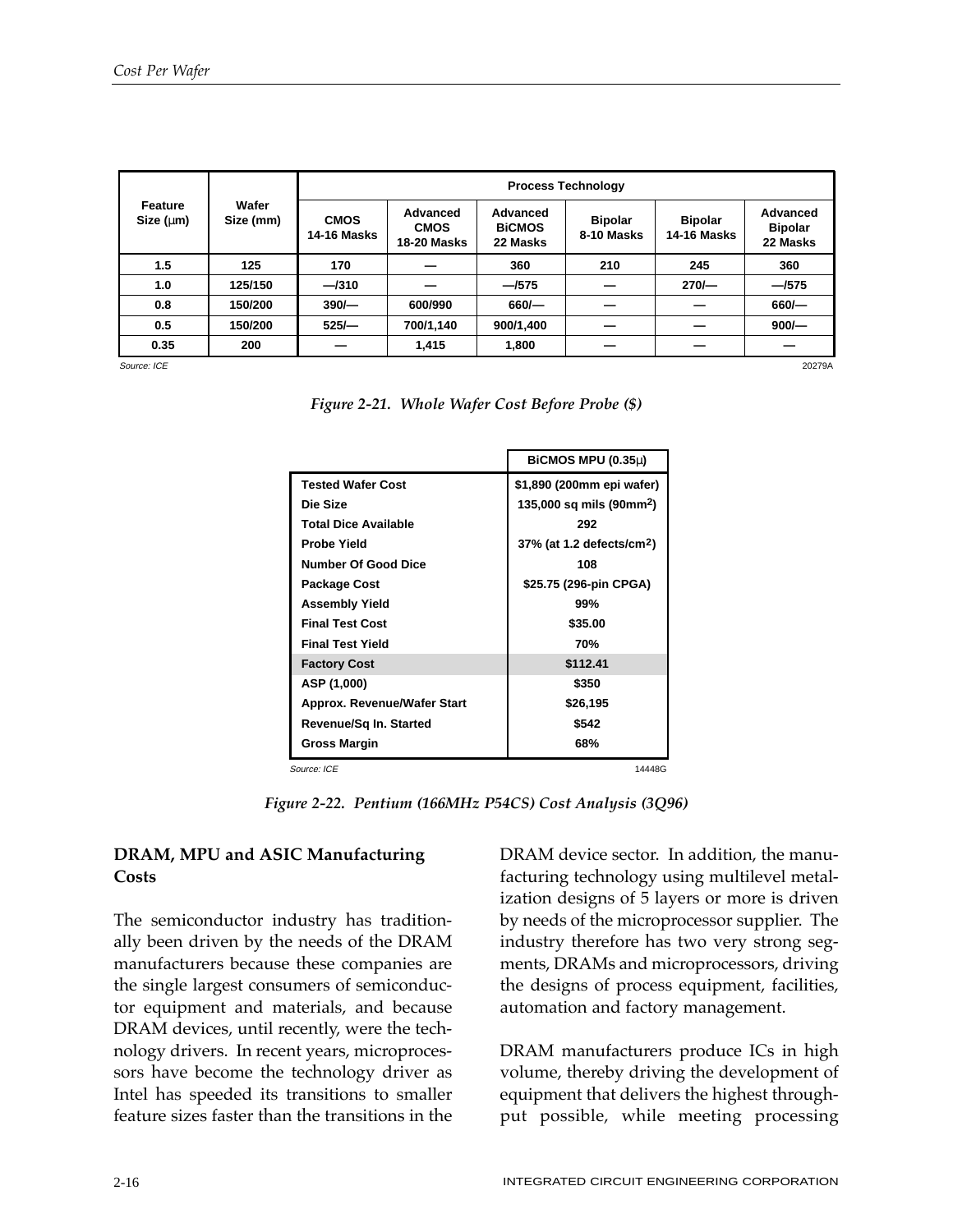requirements that vary little within a given facility. For instance, a fab may be producing 1M DRAMs and 4M DRAMs, while running pilot line production and design of 16M and 64M DRAMs, respectively. In addition, different versions of the same generation may be produced, for instance, for 3.3V and 5.0V operation, or 4x4 and 1x16 bit cell configurations. Due to the small differences in processing requirements for these devices, generally two generations of equipment are found in DRAM fabs. High-volume production also means that production lots of 24 wafers at a time are almost always run, and engineers have the luxury of dedicating process tools to certain processes, thereby improving processing results.

At the other extreme are ASIC manufacturers. ASIC production means that lot sizes vary from one to twenty-four wafers; every lot has a different mask set; wafers are produced in small volume; the product line contains several generations of equipment; and

the fab must be constructed to be very responsive to changes. ASICs are also more difficult to analyze than memory devices. Memories are highly testable structures and yield learning is only performed once for a product that will be manufactured for 8-10 years. ROI typically takes 2-3 years for each new generation of DRAMs. For ASICs, there is very little time for yield learning and reliability studies. The delivered design must be "fool-proof," negating the need for failure analysis and yield analysis. Acceptable yield from the time manufacturing is started is a prerequisite for ROI over a few months, and the guarantee that delivery dates are met. For these reasons, simulation plays a large role in device and process development for ASICs, whereas process simulation for memories is not traditionally performed, and pilot runs suffice. In general, ASIC manufacturing also drives the development of computer aided design and factory control software, and packaging technology, due to larger chip sizes of varying dimensions.

|                                     | 16M DRAM (0.35μ)                      | 64M DRAM (0.35µ)                      |  |  |
|-------------------------------------|---------------------------------------|---------------------------------------|--|--|
| <b>Tested Wafer Cost</b>            | \$1,180 (200mm)                       | \$1,485 (200mm)                       |  |  |
| Die Size                            | 84,000 sq mils (54mm <sup>2</sup> )   | 232,500 sq mils (150mm <sup>2</sup> ) |  |  |
| <b>Total Dice Available</b>         | 476                                   | 162                                   |  |  |
| <b>Probe Yield</b>                  | 80% (at 0.5 defects/cm <sup>2</sup> ) | 40% (at 0.7 defects/cm <sup>2</sup> ) |  |  |
| <b>Number Of Good Dice</b>          | 380                                   | 65                                    |  |  |
| <b>Package Cost</b>                 | \$0.40                                | \$0.50                                |  |  |
| <b>Assembly Yield</b>               | 99%                                   | 99%                                   |  |  |
| <b>Final Test Cost</b>              | \$0.60                                | \$1.20                                |  |  |
| <b>Final Test Yield</b>             | 95%                                   | 85%                                   |  |  |
| <b>Factory Cost</b>                 | \$4.36                                | \$29.15                               |  |  |
| <b>ASP</b>                          | \$7.75                                | \$55.00                               |  |  |
| <b>Approx. Revenue/Wafer Start</b>  | \$2,770                               | \$3,008                               |  |  |
| Revenue/Sq In. Started              | \$55                                  | \$60                                  |  |  |
| <b>Gross Margin</b>                 | 44%                                   | 47%                                   |  |  |
| 16912G<br>S <sub>Ol</sub> irca: ICF |                                       |                                       |  |  |

Source: ICE

*Figure 2-23. 16M and 64M DRAM Cost Analysis*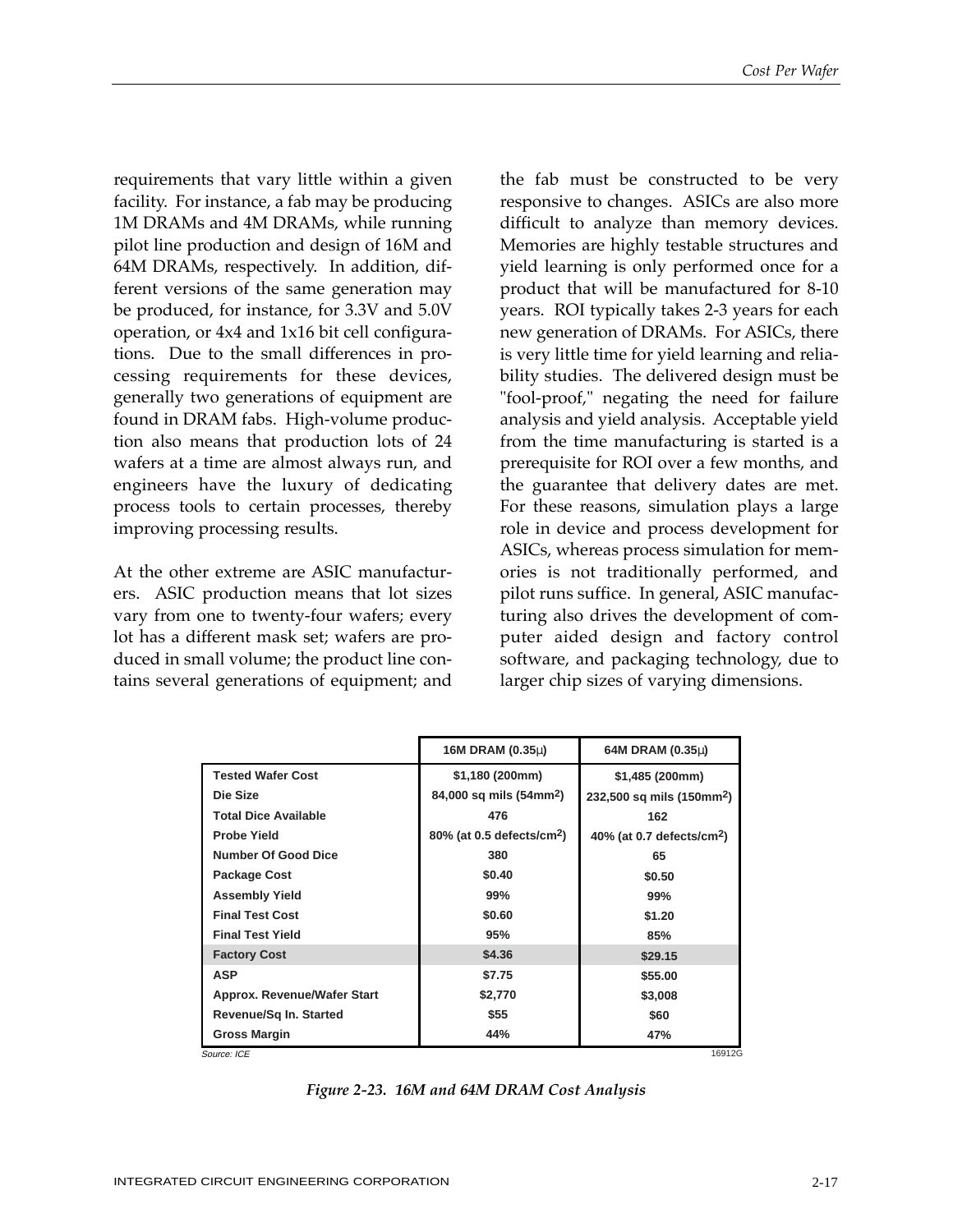Figure 2-24 shows further differences between DRAM and ASIC manufacturing. The high-volume DRAM manufacturing lines suffer little from reconfiguration and capacity additions relative to ASIC fabs. The cost benefits due to automated scheduling, and wafer and mask tracking for ASICs outweigh the same benefits to the DRAM manufacturer. However, too much automation can inhibit flexibility. In addition, equipment reliability, mean time to repair (MTTR), and the importance of being able to quickly make real-time process changes, are much more important to the ASIC manufacturer. Development equipment must be extremely comparable to manufacturing equipment as yield ramp-up for ASICs must be minimized.

As far as manufacturing cycle time and work in process (WIP) are concerned, the fab with a greater number of different products being processed at once (greater variability) will reach higher levels of WIP and longer cycle times, faster (Figure 2-25). Achieving low cycle time in the presence of variability requires either flexible equipment or idle time.

## **Other Key Cost Trends**

In addition to product yield, cycle time, labor costs, and equipment productivity, important components in cost per wafer include the cost of equipment maintenance, test wafers, and consumables. Although discussing every cost components in detail is beyond the scope of this book, some highlights provides insight into their importance:

- Contracted maintenance costs vary between nothing (\$0) for the first two years, to up to \$400,000 per tool per year, depending on the equipment supplier and terms of the contract.
- Equipment installation, including tool hook-up and the running of test wafers to full qualification, typically adds 35 percent to the price of the tool.
- The cost of cleaning gases for single-wafer tools is significantly higher than for batch tools. In-situ cleaning procedures also contribute significantly to tool downtime.

| <b>Issues</b>                   | <b>Measure</b>                    | <b>ASIC</b>   | <b>DRAM</b>   |  |
|---------------------------------|-----------------------------------|---------------|---------------|--|
| <b>Modularity</b>               | <b>Cost of Reconfiguration</b>    | High          | Low           |  |
|                                 | <b>Cost of Capacity Additions</b> | High          | <b>Medium</b> |  |
| <b>Benefits Due to Computer</b> | <b>Automated Downloading</b>      | High          | Low           |  |
| <b>Integrated Manufacturing</b> | <b>Wafer/Mask Tracking</b>        | High          | Low           |  |
|                                 | <b>Scheduling</b>                 | High          | Low           |  |
| <b>Important Equipment</b>      | <b>Reliability</b>                | High          | <b>Medium</b> |  |
| <b>Characteristics</b>          | <b>MTTR</b>                       | High          | <b>Medium</b> |  |
|                                 | <b>Defect Free</b>                | <b>Medium</b> | High          |  |
|                                 | <b>Real Time Process Change</b>   | High          | <b>Medium</b> |  |
|                                 | Dev. Egpt. = Mfg. Egpt.           | High          | <b>Medium</b> |  |
| 19775<br>Source: Motorola       |                                   |               |               |  |

*Figure 2-24. Relative Fab Characteristics*